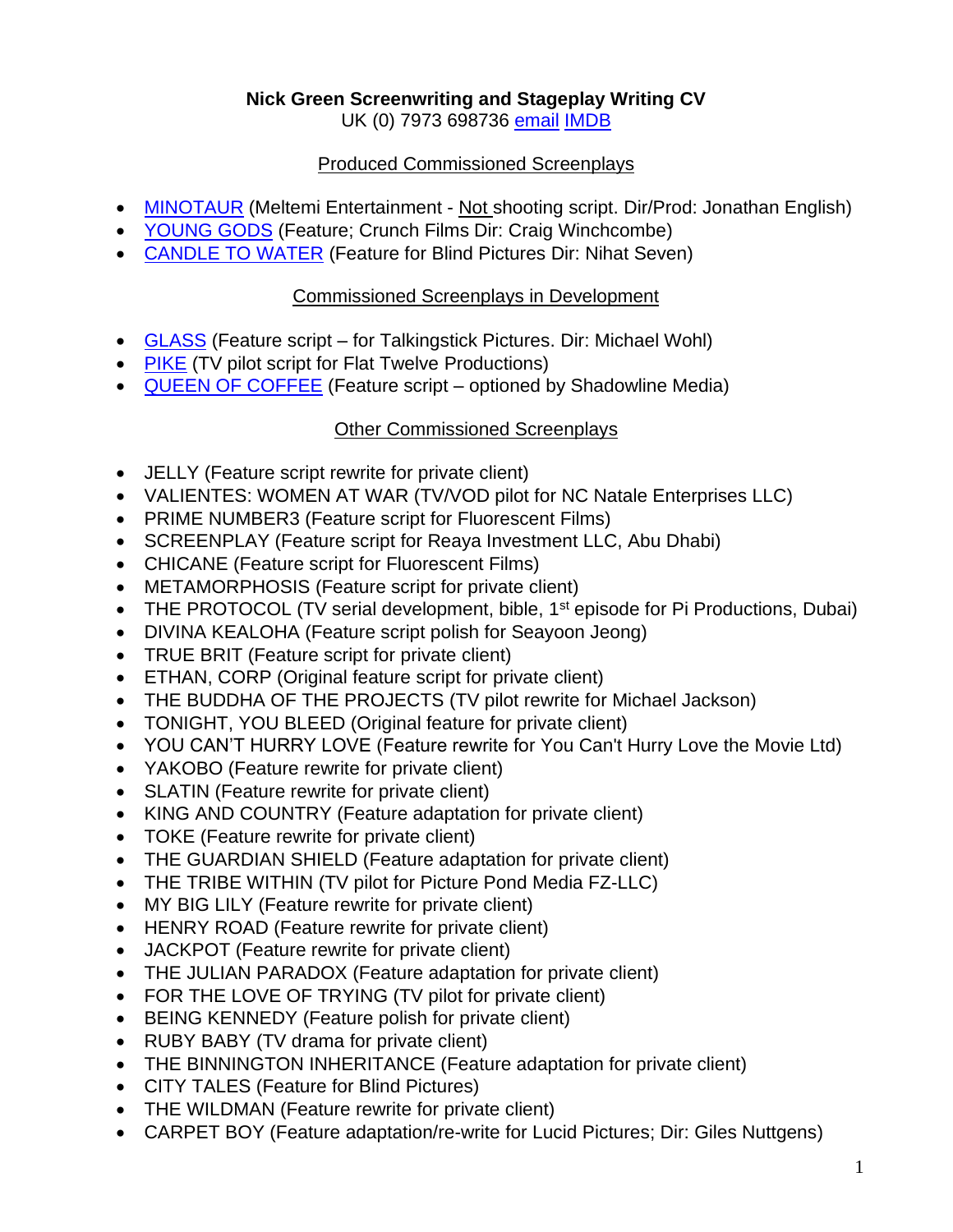- OXYGEN (Feature for Kaybee Pictures)
- BLINK (Feature adaptation/re-write for private client)
- SPIRIT OF THE GAME (Feature re-write for Spirit of the Game Movie Ltd)
- UNNAMED PROJECT (Feature for White River Productions)
- FOXTROT ALPHA (TV drama pilot re-write for private client)
- UNDER THE SKIN (Feature for J K Films)
- VIVA/CITY (Feature adaptation for private client)
- ONE ARMED BANDITS (Produced promo Feature; Dir: Richard Stonehouse)
- THE CELESTIAL NAVIGATOR (Feature re-write for private client)
- WEST OF THE WORLD (Feature adaptation for private client)
- 18 (TV drama pilot for private client)
- THE WOLF IN THE SUN (Feature re-write for Takhayal Entertainment)
- KUWAIT (Feature adaptation for Takhayal Entertainment)
- BOUDICCA (Feature for Peak Viewing)
- NETFRIENDS (webcast comedy script for Ichoose TV ltd.)
- THE CHAIN (Feature re-write for Red Mercury Productions)
- BROKEN (Feature re-write for Red Mercury Productions)

# Commissioned Film Treatments

- BATTLE OF THE BANDS (Feature treatment for private client)
- STILL WATERS (TV serial for Samphire Film Productions Ltd)
- ANGELINA QUEEN OF CAFÉ (Feature re-write/consultation for private client)
- RISK (Feature for private client)
- JAMILIA (Film Partners Media Ltd)
- ABSOLUTE (Feature for Londonmark Films Ltd)
- THE SILENCING (Feature for Meltemi Entertainment/Advanced Film, Munich)
- THE GOLDEN SILENCE (Feature book adaptation for Argovela Films, Athens).
- THE CROP (Feature/TV with Glynis Barber)
- TRIPLE POINT (Feature treatment for private client)
- REPUBLIC OF SEDUCTION (Feature for private client)
- TERM X (Feature for private client selected for Hubert Bals Fund Fall)
- AUGUST (Optioned by RS Productions)

# Spec Film Screenplays

- LOVE DOESN'T COME WITH BATTERIES (Feature)
- MEETING SHAKESPEARE (Feature)
- THE FALL AND RISE OF HUMPTY DUMPTY (TV/VOD pilot)
- RAINMAKER (Feature)
- AIRTIGHT (Feature)

# Commissioned/Sold/Produced Short Film scripts

- NEWTON
- THE DOGS OF WAR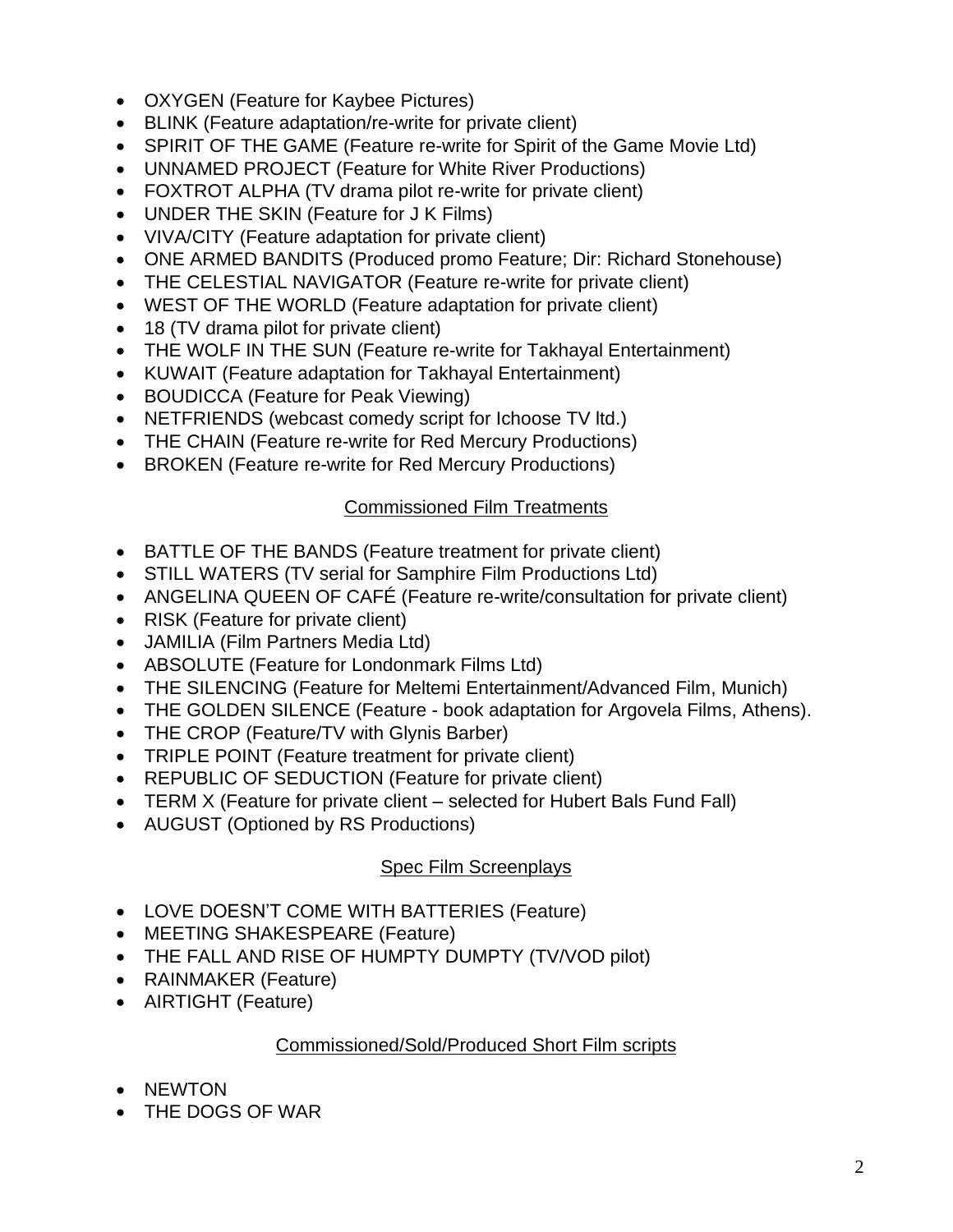- BLUE BOY
- STARFISH adapted from the book 'How to Trap a Starfish' by MarieAnn Dwyer
- SOAP (for Gladious Entertainment)
- UNDERGROUND (for Pedro Podestá)
- LIES AND LAUDANUM (for Projection Room Productions Ltd)
- THE 4 O'CLOCK
- THE ARMS OF MORPHEUS
- THE BOX
- VAPOUR
- RUBY BABY
- GOTCHA
- ZONTO (selected for Berlinale Talent Campus short film station)

### **Stageplays**

- OXYGEN (spec) *"Very strong . . . Part Beckett, part Kafka . . . Brilliant."*
- EXILES (commissioned) adapted from the book 'How to Trap a Starfish' by MarieAnn Mc Loughlin Dwyer
- RUBY BABY (commissioned)
- MY BIG LILY (commissioned by Kyoto Productions)
- HUNGER (spec)

### Screenplay analysis/reporting:

For film financiers:

- TITLE (R & R Film)
- TITLE (Mugshot Films)
- TITLE (Green Screen Productions Ltd)
- TITLE (Archface Films)
- TITLE (Shadowlight Pictures)
- TITLE (Bill and Ben Productions)
- TITLE (ITA Productions Limited)
- TITLE (Smudge Films Ltd)
- TITLE (Shattered Glass Entertainment, LLC)
- TITLE (Satisfaction Productions Ltd)
- TITLE (Feature undisclosed)
- TITLE (Elstree Studio Productions Ltd)
- TITLE (Chrystal Rose Productions Ltd)
- TITLE (Cavegirl Enterprises Ltd)
- TITLE (AFG Film Ltd)
- TITLE (Gas Station 8 Ltd)
- TITLE (Polaris Pictures)
- TITLE (Ipso Facto Films)
- TITLE (M4West Pictures Ltd.)
- TITLE (One Eyed Dog Films)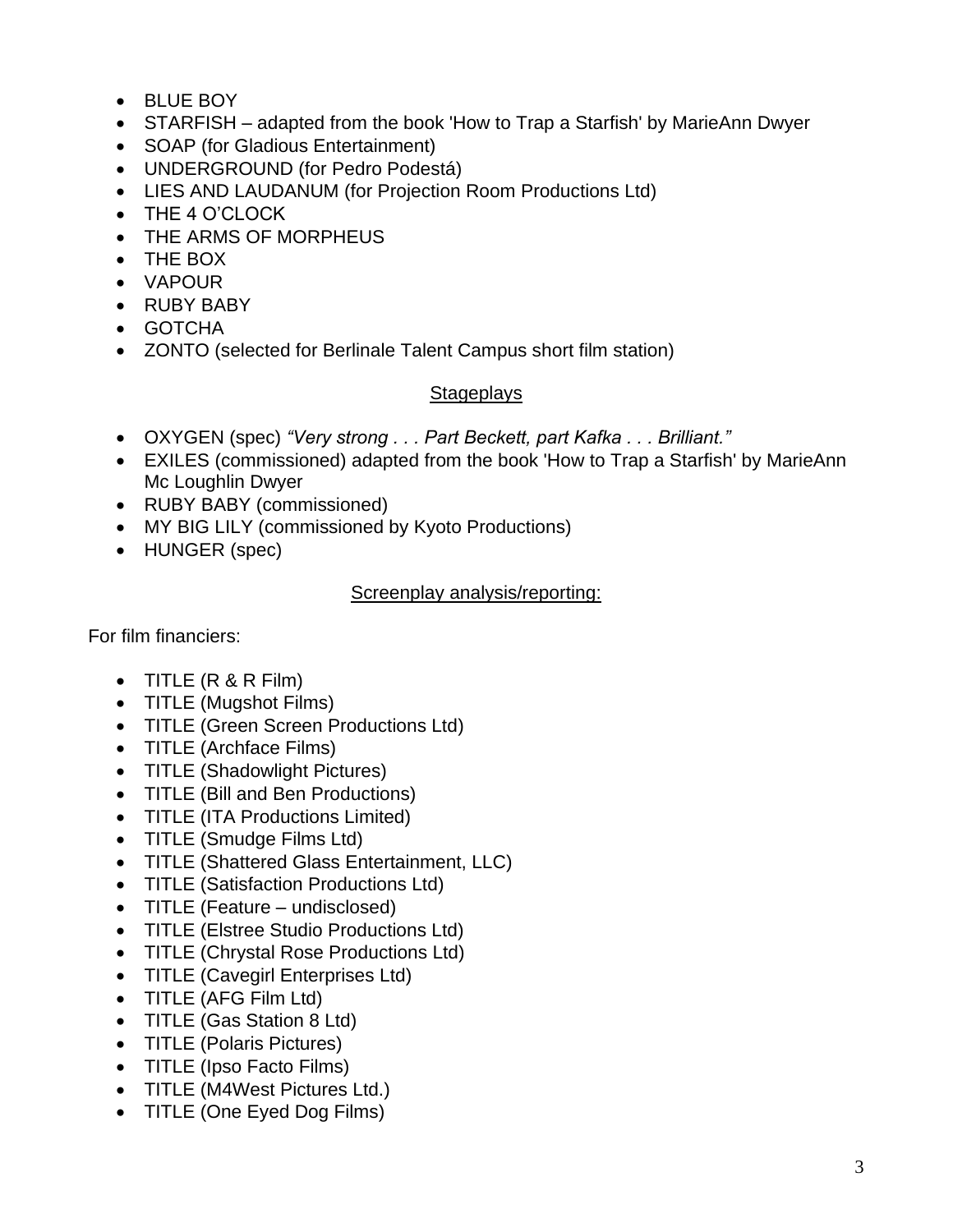- TITLE (One Eyed Dog Films)
- TITLE (Camden Film)
- TITLE (One Eyed Dog Films)
- TITLE (Ronin Pictures Ltd)
- TITLE (Instinctive Film GmbH)
- TITLE (Studio Potential)
- TITLE (Devious Productions Ltd)
- TITLE (Talkinglens Productions)
- TITLE (Camden Film)
- TITLE (Dan Films Ltd)
- TITLE (Undisclosed)
- TITLE (Green Screen Productions Ltd)
- TITLE (Corona Pictures)
- TITLE (Pure Films)
- TITLE (Capital Films Ltd.)
- TITLE (Origin Pictures)
- TITLE (White Cloth Studios)
- TITLE (Before the Dawn Productions)
- TITLE (The Wilderness Company)
- TITLE (The MonteCristo Fund)
- TITLE (Deluxe Productions)
- TITLE (Flexstone Productions IOM Ltd)
- TITLE (Fulwell 73 Ltd)
- TITLE (Minds Eye Entertainment)
- TITLE (Centre Mass Studios)
- TITLE (Starfish Films)
- TITLE (Narrator Entertainment)
- TITLE (Undisclosed)
- TITLE (El Gato Rojo Productions)
- TITLE (New Black Films)
- TITLE (Santa's Boot Camp, LLC)
- TITLE (Nokra Films S.L.)
- TITLE (Thinking Films)
- TITLE (Rapid River LLC)
- TITLE (Ombra Films)
- TITLE (That's Hollywood Pictures)
- TITLE (Umedia)
- TITLE (Goldrush Entertainment)
- TITLE (Mark Gordon Company)
- TITLE (Carnaby Films)
- TITLE (Subotica Ltd)
- TITLE (Park Entertainment Ltd)
- TITLE (Paradox Entertainment)
- TITLE (Secret Evidence Films Ltd)
- TITLE (De Fuca Media Ltd)
- TITLE (The Man Who Knew Infinity Ltd)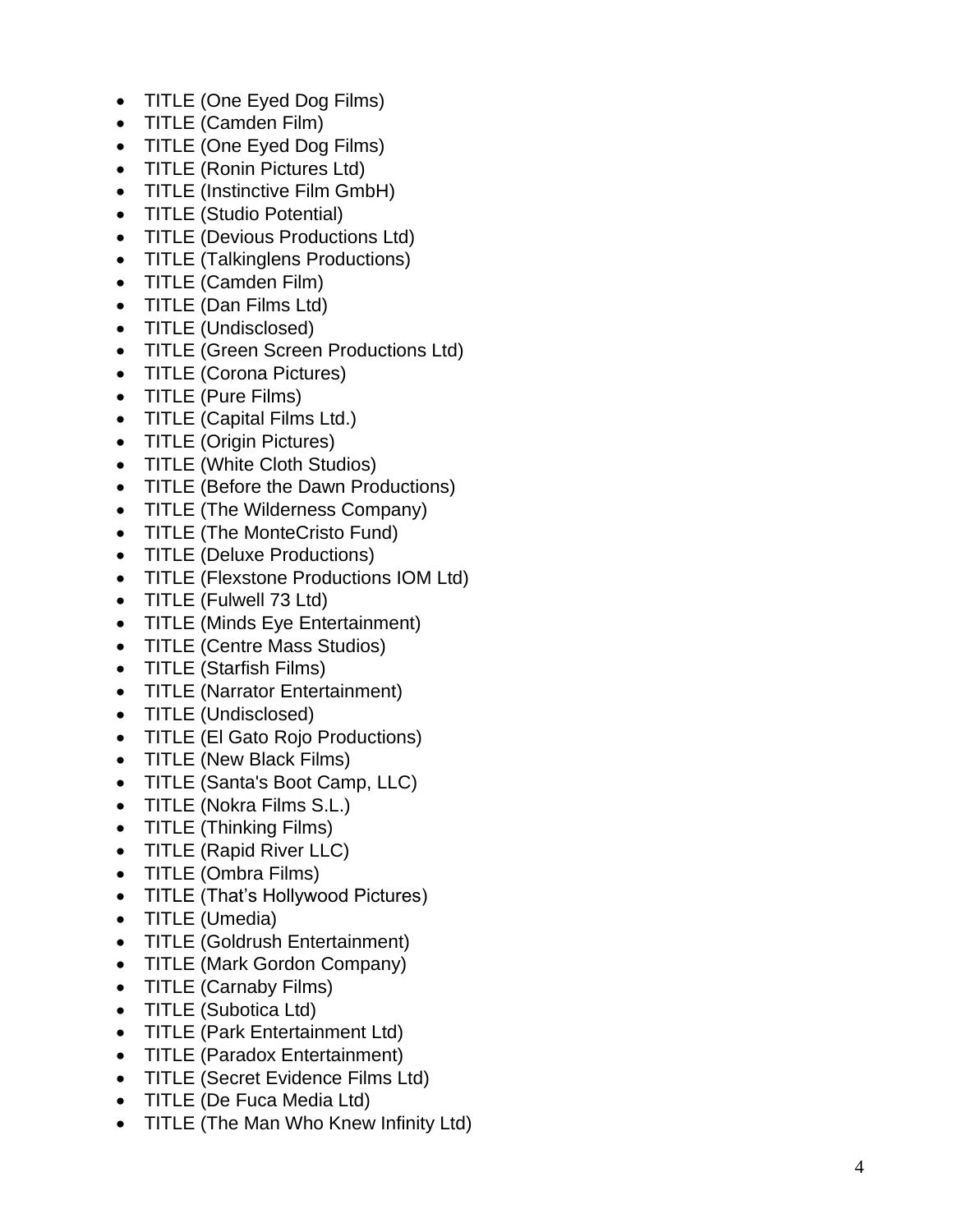- TITLE (Vita Nova Films)
- TITLE (Cinema Arts Group)
- TITLE (Andron Movie Ltd)
- TITLE (Vicarious Dreams Ltd)
- TITLE (Reed Film Production & Entertainment)
- TITLE (Paradox Studios)
- TITLE (Filmhouse, New York)
- TITLE (Lotus Entertainment Ltd)
- TITLE (4th Wall Entertainment/Interloper Films)
- TITLE (The Walk Productions)
- TITLE (R.F. Movie Productions Ltd.)
- TITLE (Ferrocyanide Inc- USA)
- TITLE (White Lantern Film)
- TITLE (Deya Productions)
- TITLE (Gamble Entertainment Group)
- TITLE (Choice Point Productions)
- TITLE (Heroes and Villains Entertainment)
- TITLE (Secret Channel Films)
- TITLE (Sandstone Films)
- TITLE (West One Entertainment)
- TITLE (Earth Hart Productions Ltd)
- TITLE (Outatime Films Ltd)
- TITLE (Water Voices Productions)
- TITLE (Dream on Productions)
- TITLE (Soho Film & Media Ltd)
- TITLE (Animus Pictures)

### Other:

- TUNNEL RATS (Feature private client)
- [PRIVATE DANCER](https://www.imdb.com/title/tt19409980/?ref_=nm_knf_t2) (Feature private client)
- FALCONS FOREVER (Feature for Pegasus Pictures, Iceland)
- LAND (Serial pilot script for Pegasus Pictures, Iceland)
- SCORCHED EARTH (Feature private client)
- DÉJÀ VU (Feature private client)
- [THE BLEEDING GROUND](https://www.imdb.com/title/tt15327662/?ref_=adv_li_tt) (Feature Happy Moon Productions)
- DEMIMONDE (Feature private client)
- FERTILITY CIRCLE (Feature private client)
- YOU. LOVE. ME. (Feature Happy Moon Productions)
- ONLY YOU (Feature Happy Moon Productions)
- SEIZE THE NIGHT (Feature private client)
- SCREENPLAY (Feature for Anya Camilleri)
- I'M COMING (Feature private client)
- TO BE FOR EVER KNOWN (Feature private client)
- STATE SECURITY (Feature private client)
- **[SHADOWS END](https://pro.imdb.com/title/tt3180660/?ref_=search_search_result_1)** (Feature for Jean Maye)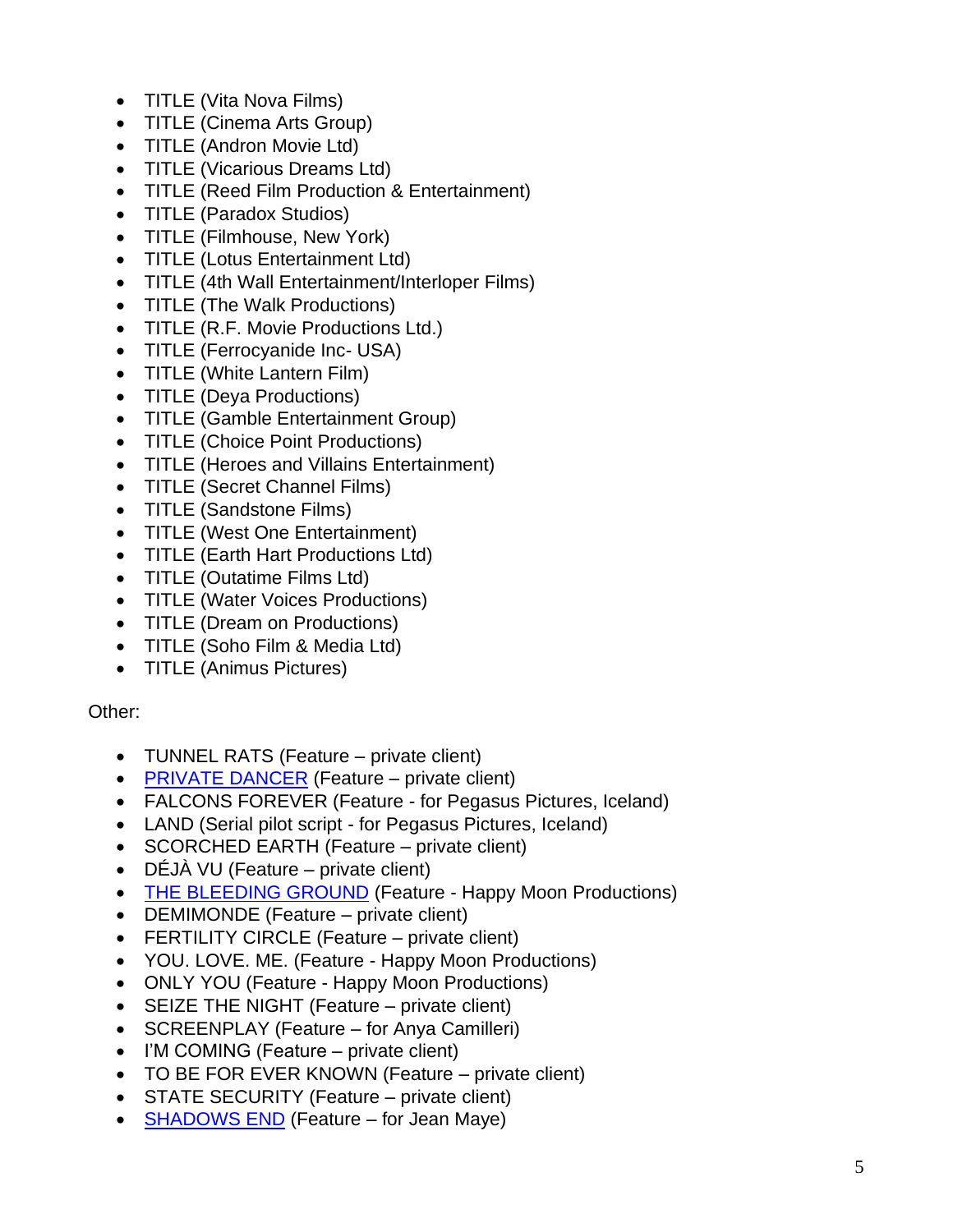- PRAYERS OF AN ATHIEST (Feature private client)
- A SHADOWING OF ANGELS (Feature private client)
- BAD APPLE (Feature De Facto Films)
- SYNCHRONICITY (Feature private client)
- SHE WASN'T THERE (Feature private client)
- LOVE IN ALL THE WRONG PLACES (Feature for Anton Saunders)
- A GIRL'S BEST FRIEND (Feature for Justin Tinto)
- **[SPARROW'S CALL](https://pro.imdb.com/title/tt4794006/?ref_=search_search_result_1) (Feature Tim Kent Films)**
- CATCHING AIR (Feature private client)
- SAVING GRACE (Feature private client; Gold International Independent Film Awards; Semi-Finalist - Vail Screenplay Contest; 2nd Place - Colorado International Film Festival)
- DEAD BY MONDAY (TV pilot private client + 3 x resubmissions)
- HUMAN PET (Feature private client)
- WINTER'S DAUGHTER (Feature private client)
- $\bullet$  [JOE](https://pro.imdb.com/title/tt4273334/?ref_=co_filmo_projindev_5) (Feature Red and Black Films)
- RHYTHM OF LIFE (Feature Sterling Pictures)
- SPIDERS (Feature Sterling Pictures)
- **[SEAHOLME](http://www.imdb.com/title/tt4644924/?ref_=fn_al_tt_1)** (Feature Salon Pictures Ltd)
- THE COLLECTOR (Feature private client)
- THE FAMILY (Feature Going Up? Productions LLC)
- ANNAJDI (Feature private client)
- [THE ARTEMIS PROTOCOL](http://www.imdb.com/title/tt3878078/?ref_=fn_al_tt_1) (Feature Enlightenment Productions Ltd)
- [ARTHUR & MERLIN THE FIRE OF BALOR](http://www.imdb.com/title/tt6924898/) (Feature for Euroscript)
- INFINITY HOUR (Feature 1405 Pictures)
- PRIMORDIAL (Feature 1405 Pictures)
- THE CURSE OF THE WERE POODLE (Feature Sabre Films)
- THE PIRATE QUEEN (Feature De Warrenne Pictures Ltd)
- STILL WATERS (Feature Baker Street)
- SOUTHSTOW (TV serial pilot for Euroscript)
- FLAT 37 (Feature private client)
- DON DON (Feature Salon Pictures Ltd)
- CUT LOOSE (Green Leaf Pictures Ltd)
- [MYRRDIN](http://www.imdb.com/title/tt4065340/?ref_=nm_flmg_dr_2) (Feature for Euroscript)
- THE RISING (Feature treatment consultation for Maccana Teoronta)
- [CHURCHILL](https://www.imdb.com/title/tt2674454/?ref_=nm_flmg_prd_24) (Salon Pictures)
- MY LONELY ME (Feature Ace Film)
- [DESPITE THE FALLING SNOW](http://www.imdb.com/title/tt2474932/?ref_=nm_flmg_act_2) (Feature Enlightenment Productions Ltd)
- THE HATCHING 2 (Feature Sabre Films)
- THE LAST PLANET (Feature Two Bells Productions)
- PENICILLIN (Feature Passport Pictures)
- [DECOMPRESSION](http://www.imdb.com/title/tt2859566/?ref_=nm_flmg_prd_6) (Feature Salon Pictures Ltd)
- THE LOOKED AFTER KID (Feature Finite Films and TV)
- ALEXANDRIA (Feature private client)
- [YOU CAN'T HURRY LOVE](http://www.imdb.com/title/tt2099681/?ref_=fn_al_tt_2) (Feature Chrystal Rose Productions Ltd)
- BURNOUT (Feature Finite Films and TV)